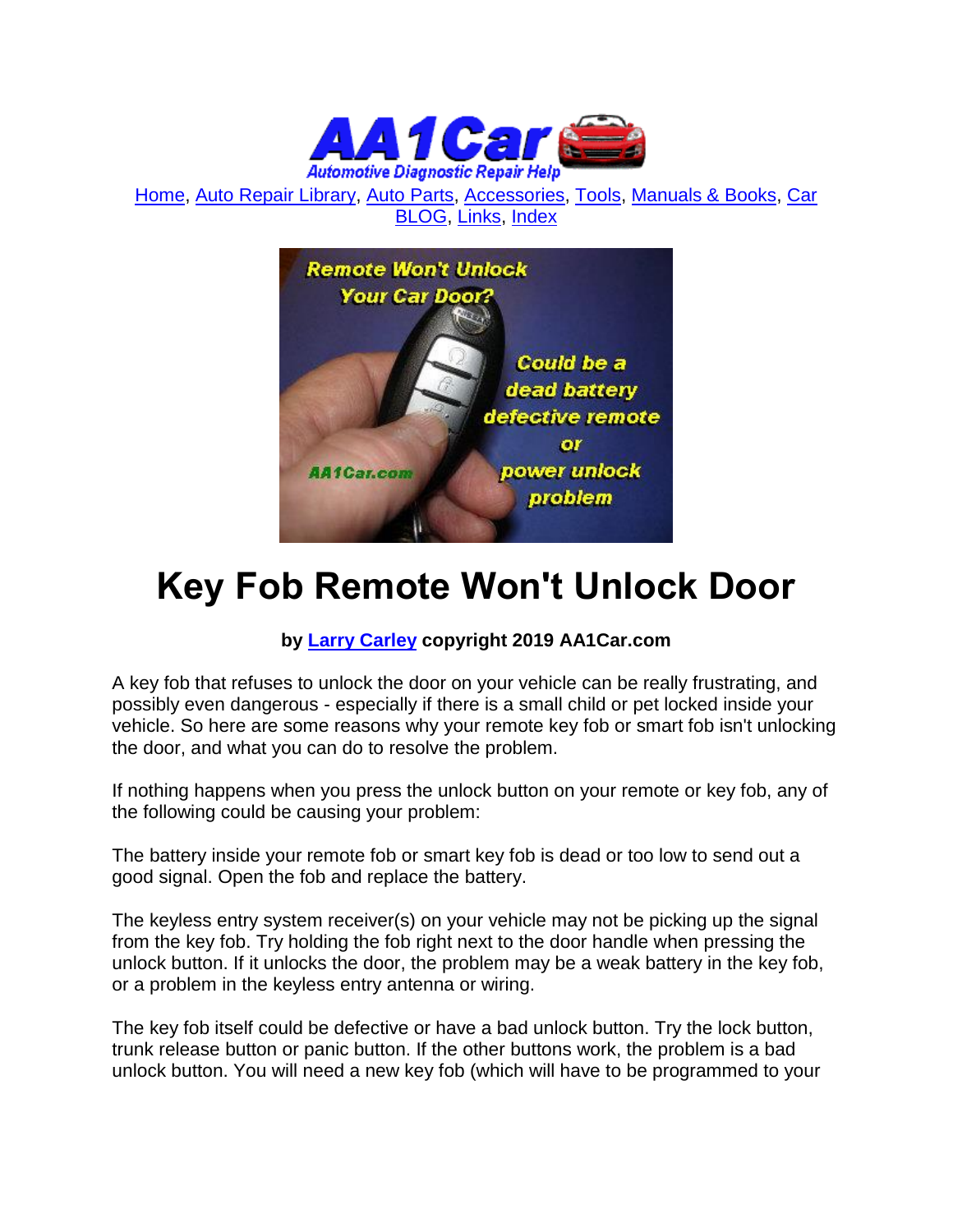vehicle). If none of the other buttons work, and you have tried a new battery in the fob, the fob may be bad, or the fault may be in the keyless entry antenna or wiring.

Your key fob has lost its entry code. Many vehicles use a rolling code that changes each time you use the fob to unlock or start your vehicle. If miscommunication has messed up the code in the fob, you may have to have it reprogrammed by a car dealer.

The power door locks may be defective. A fault in the wiring or control circuitry, or even a blown fuse may be preventing the power door locks from unlocking. This will require further diagnosis of the electrical system to determine the fault.

Your car battery is extremely low or dead. This may require a [jump start](http://www.aa1car.com/library/battery_safety.htm) or replacing the car battery before the power doors will unlock. Of course you probably won't be able to open the hood until you can get inside the vehicle by other means.

## **HOW TO GET THE DOOR UNLOCKED WITH A DEAD KEY FOB**

If nothing happens when you press the unlock button on your remote entry key fob, and you have tried a replacing the battery inside the fob, your either have a bad fob or a fault in the keyless entry system or power door locks.

If you have a spare remote entry key fob or smart fob, try using that fob to unlock the door. If it works, you need to replace the other key fob with a new one. If the spare doesn't work, the fault is in the car, not the fob. This may require towing the vehicle to a service facility or car dealer for diagnosis and repair.

If getting inside your car is essential right now, check your fob for a hidden key inside. Most vehicles that have a keyless entry system and Smart fob (Start button instead of an ignition switch and conventional key) have an emergency door key hidden inside the fob. There is usually a small release catch or button on the back fo the fob that allows you to pull the key out of the fob. You can then use the key to unlock the door.